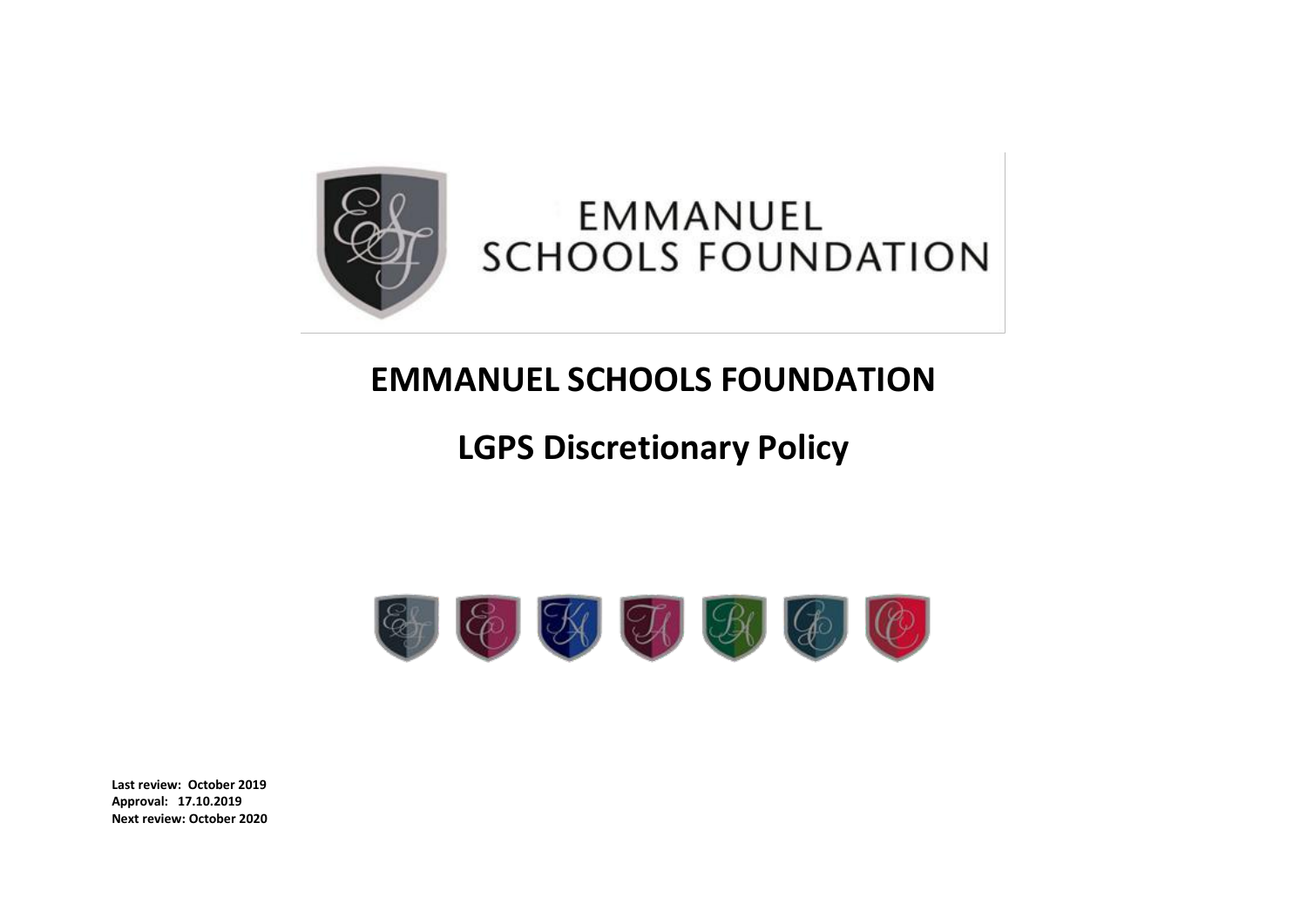### **Contents**

- 1. Statement of Intent
- 2. Roles & Responsibilities
- 3. How Emmanuel Schools Foundation will apply its discretions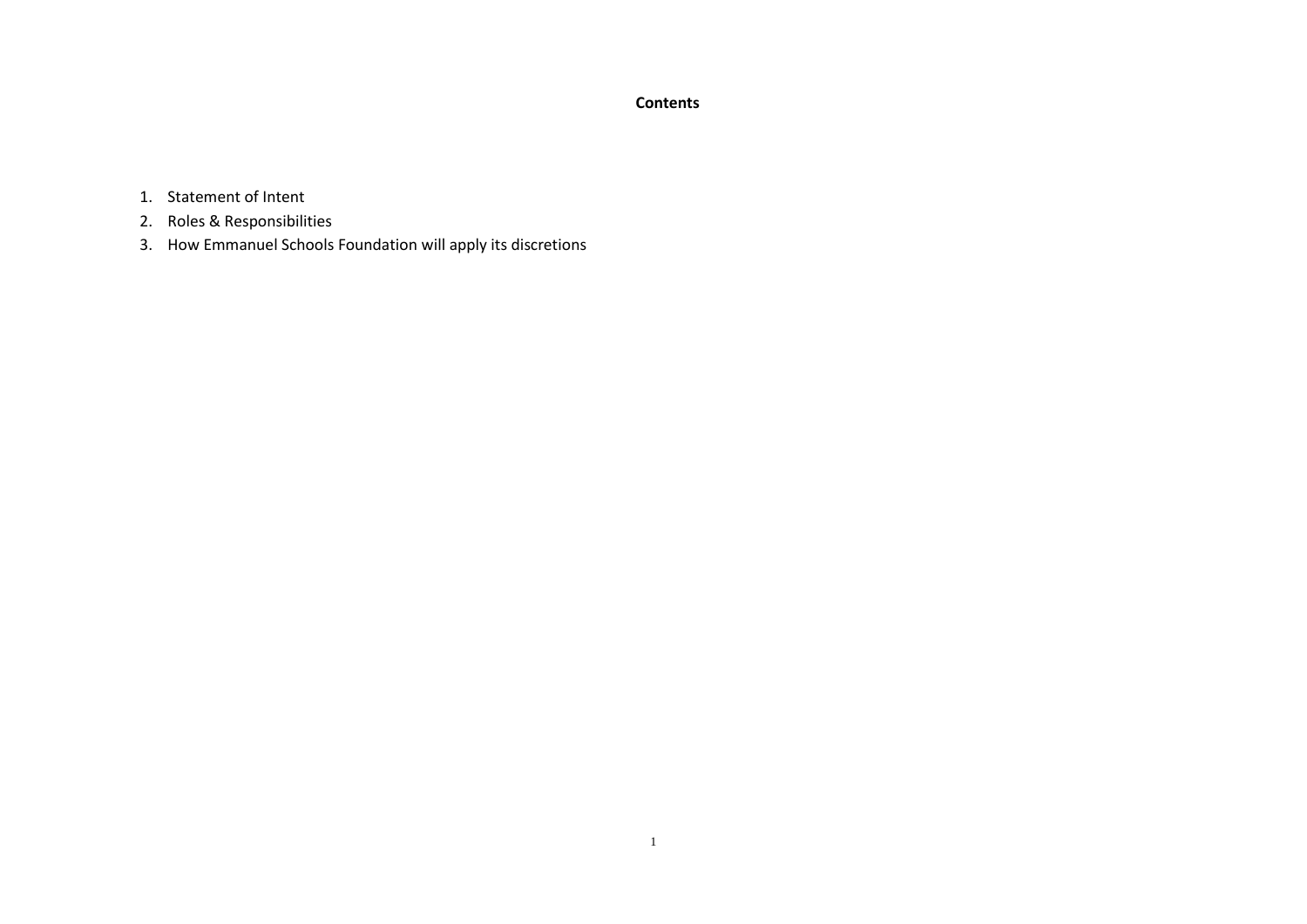#### **Statement of Intent**

Emmanuel Schools Foundation, as an LGPS Employer, is legally required to compose, publish and keep under a review a written policy in relation to five specific mandatory discretions in their LGPS scheme(s). "Non-mandatory"<sup>1</sup> discretions are included within this policy for the purposes of clarity for both members and for the Pension Fund administering authority.

Emmanuel Schools Foundation has adopted an approach that befits the scale, prevailing financial climate and current staffing requirements within the Foundation. Further, the decisions to exercise discretionary powers have been taken with the following overriding considerations in mind:

- Ensure the affordability of the Local Government Pension Scheme to all members; and
- Ensure public money is used effectively for the purposes for which it has been granted to ESF i.e. to deliver excellent educational outcomes for our students; and
- Balancing the cost to the taxpayer against the benefit to the employer to ensure there is a 'real and substantial future benefit' to the employer in return for incurring the extra costs.
- Having due regard to the extent to which the exercise of discretionary powers could lead to a serious loss of confidence in the Foundation

Emmanuel Schools Foundation is committed to equality and this policy has been written with the aim of maintaining compliance with the Equality Act 2010 and our obligations as Scheme employers.

#### **Signed by**

 $\overline{a}$ 

Finance Director 17 October 2019

Duces

Chair of Trustees 17 October 2019

Chief Executive 17 October 2019

 $1$  "Non- Mandatory" discretions are those which do not require a scheme employer to have a published policy.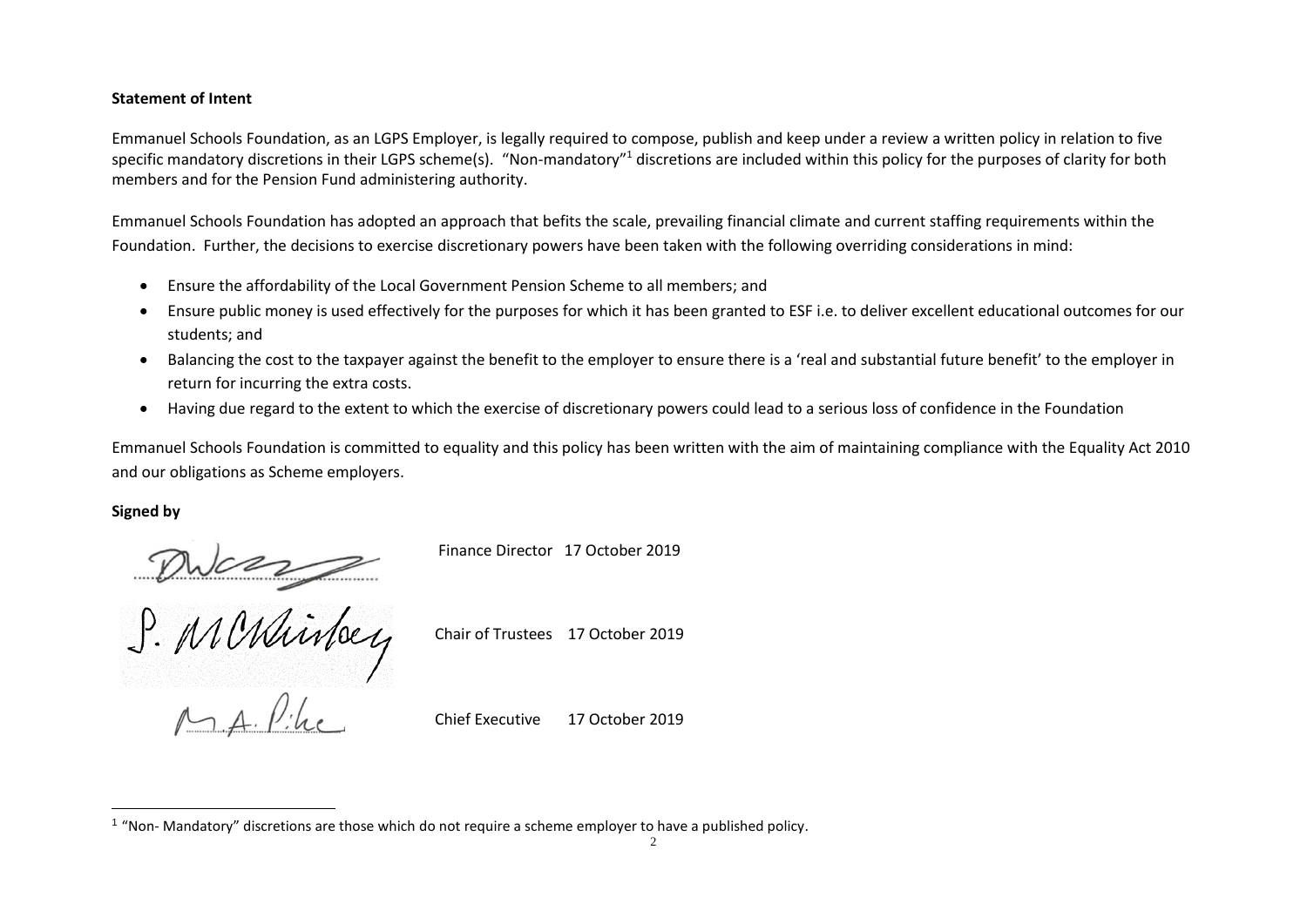### **2 Key roles and responsibilities**

- 2.1 The Board of Trustees has overall responsibility for the implementation and monitoring of the LGPS Discretionary Policy at Emmanuel Schools Foundation.
- 2.2 The Board of Trustees has responsibility for ensuring that the LGPS Discretionary Policy, as written, does not unlawfully discriminate.
- 2.3 The Board of Trustees has overall responsibility for handling complaints regarding this policy.
- 2.4 In the first instance, complaints should be directed to the Head of HR.
- 2.5 The Finance Director has responsibility for the day-to-day implementation and management of the LGPS Discretionary Policy at Emmanuel Schools Foundation.
- 2.6 Staff members enrolled on the LGPS will be responsible for following the LGPS Discretionary Policy.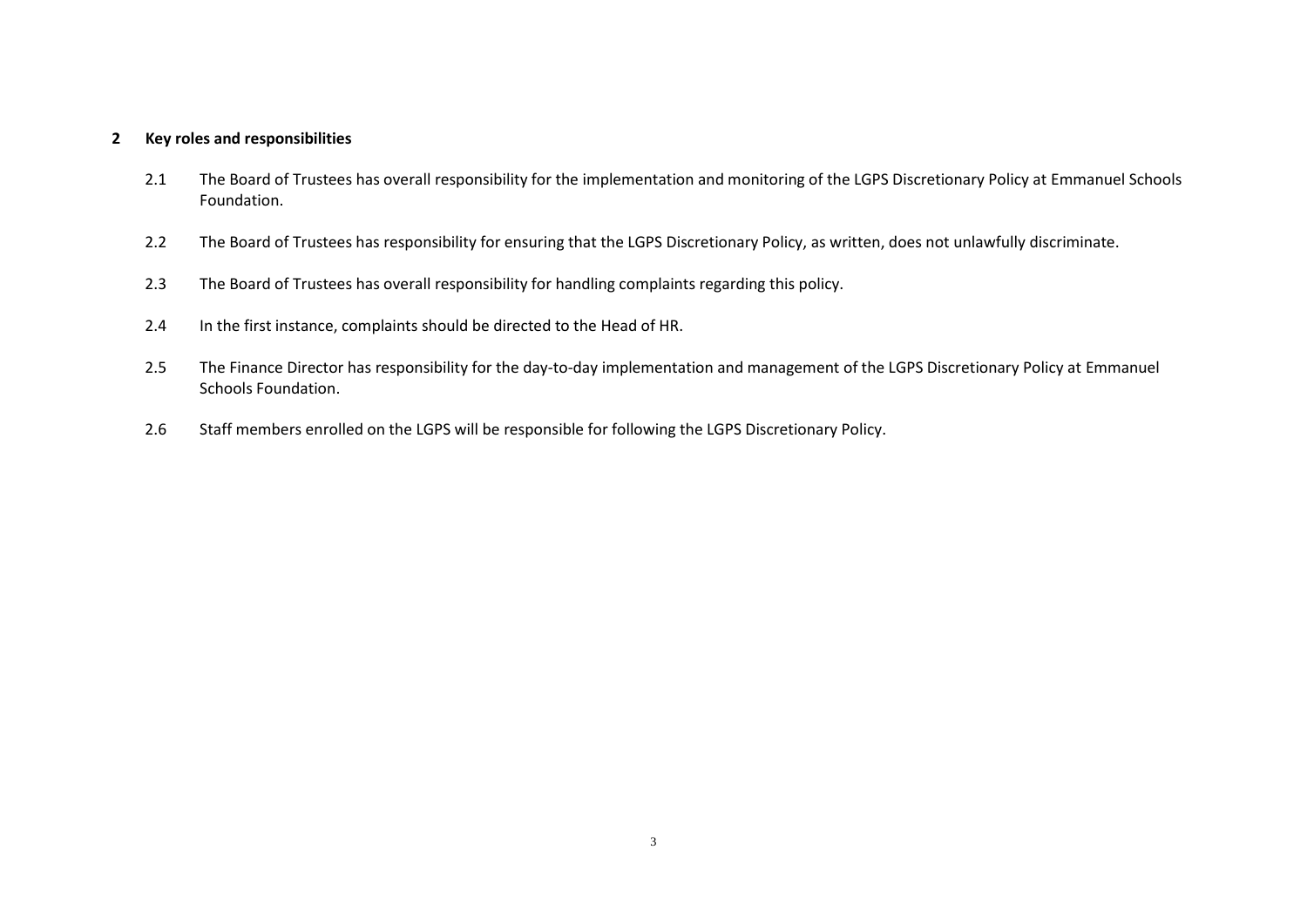## **3 How Emmanuel Schools Foundation will apply Discretions**

 $\overline{a}$ 

Emmanuel Schools Foundation, as an LGPS Employer, is legally required to publish a written policy in relation to five specific mandatory discretions in their LGPS scheme(s). Non-mandatory discretions are included within this policy for the purposes of clarity for both members and for the Pension Fund administering authorities.

| <b>Mandatory Discretions</b>                                               |                                                                                                                                                                                                                                                                                                                                                                      | <b>Emmanuel Schools Foundation Policy</b>                                                                                                                                                                                                                                                                                                                                                                                                                    |
|----------------------------------------------------------------------------|----------------------------------------------------------------------------------------------------------------------------------------------------------------------------------------------------------------------------------------------------------------------------------------------------------------------------------------------------------------------|--------------------------------------------------------------------------------------------------------------------------------------------------------------------------------------------------------------------------------------------------------------------------------------------------------------------------------------------------------------------------------------------------------------------------------------------------------------|
| 3.1 Regulation 31 of the LGPS<br><b>Regulations 2013</b>                   | Whether to grant extra annual pension up to<br>£6,822 p.a. <sup>2</sup> to an employee who is dismissed, or<br>whose employment is terminated by mutual<br>consent, for reason of business efficiency.<br>Additional annual pension may also be awarded<br>to an active member.                                                                                      | The Foundation will not award additional pension in any<br>circumstances.                                                                                                                                                                                                                                                                                                                                                                                    |
| 3.2 Regulations 16(2)(e) and<br>$16(4)(d)$ of the LGPS<br>Regulations 2013 | Whether to share the cost of purchasing<br>additional pension (SCAPC) where an active<br>member wishes to purchase extra annual pension<br>of up to £6,822 p.a. <sup>2</sup>                                                                                                                                                                                         | Additional contributions will not normally be funded in whole,<br>or in part, by the Foundation.                                                                                                                                                                                                                                                                                                                                                             |
| 3.3 Regulation 30(6) of the LGPS<br><b>Regulations 2013</b>                | Whether all or some pension benefits can be<br>paid, if a member aged 55+ reduces their<br>hours/grade and continues to work (i.e. will the<br>employer permit flexible retirement). In these<br>circumstances actuarial reductions to the<br>benefits will apply, and the employer has the<br>discretion to waive some of all of the discretion<br>at its own cost. | The Foundation will consider employee requests to take<br>flexible retirement on a case-by-case basis after taking into<br>consideration, HR, financial and organisational implications. If<br>granted, the revised salary and pension benefits arising from<br>the flexible retirement must not exceed the employee's<br>current salary.<br>Where a strain on fund cost arises, the Foundation will not<br>waive actuarial reductions in any circumstances. |

<sup>&</sup>lt;sup>2</sup> The figure of £6,822 is correct as at 01 April 2018 and is subject to review each April under the Pension (Increase) Act 1971.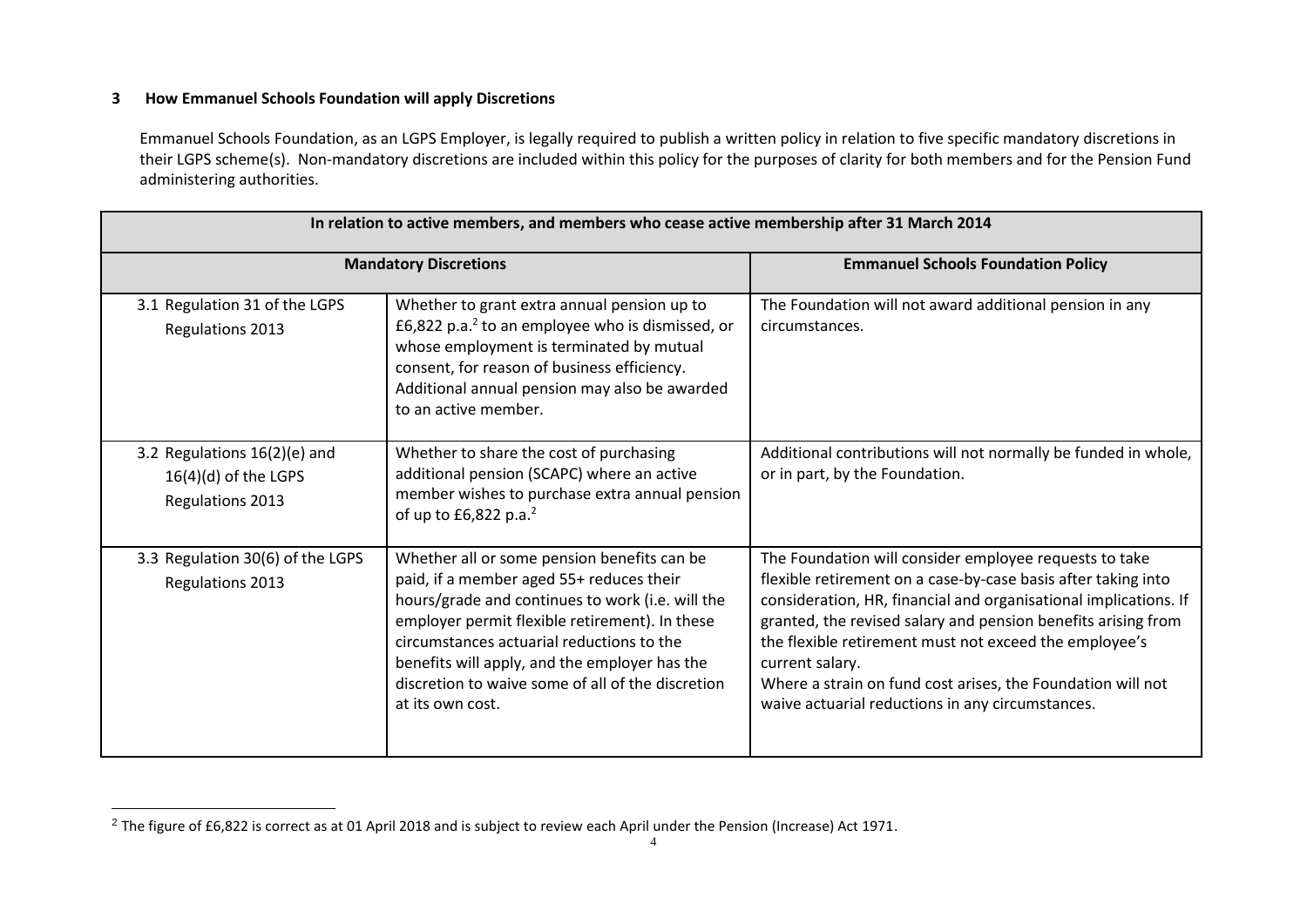| In relation to active members, and members who cease active membership after 31 March 2014                                                                         |                                                                                                                                                                                                                        |                                                                                                                                                                                                                                                                                                                                                                                 |
|--------------------------------------------------------------------------------------------------------------------------------------------------------------------|------------------------------------------------------------------------------------------------------------------------------------------------------------------------------------------------------------------------|---------------------------------------------------------------------------------------------------------------------------------------------------------------------------------------------------------------------------------------------------------------------------------------------------------------------------------------------------------------------------------|
|                                                                                                                                                                    | <b>Mandatory Discretions</b>                                                                                                                                                                                           | <b>Emmanuel Schools Foundation Policy</b>                                                                                                                                                                                                                                                                                                                                       |
| 3.4 Paragraph 1(1)(c) of Schedule<br>2 to the LGPS (Transitional<br>Provisions, Savings and<br>Amendment) Regulations<br>2014                                      | Whether to 'switch on' the 85 year rule (always<br>excludes flexible retirement) upon the voluntary<br>early payment of deferred benefits?                                                                             | The Foundation may exercise its discretion to allow the rule of<br>85 to be 'switched on'. Each case will be assessed on its<br>individual merits taking into account organisational, financial<br>and operational considerations.                                                                                                                                              |
| 3.5 Regulation 30(5) of the LGPS<br>Regulations 2013                                                                                                               | Whether to waive upon the voluntary early<br>payment of benefits, any actuarial reduction on<br>compassionate grounds or otherwise (excluding<br>flexible retirement)?                                                 | The Foundation will only consider doing so in exceptional<br>circumstances, and where a business case is presented which<br>demonstrates a significant financial and/or administrative<br>advantage to the Foundation taking into account HR and<br>organisational implications.                                                                                                |
|                                                                                                                                                                    | <b>Non Mandatory Discretions</b>                                                                                                                                                                                       | <b>Emmanuel Schools Foundation Policy</b>                                                                                                                                                                                                                                                                                                                                       |
| 3.6 Regulation 17 of the LGPS<br>Regulations 2013 and<br>regulation 15(2A) of the LGPS<br>(Transitional Provisions,<br>Savings and Amendment)<br>Regulations 2014. | Whether to, how much and in what<br>circumstances to contribute to a shared-cost<br>Additional Voluntary Contribution (SCAVC)<br>arrangement?                                                                          | The Foundation will not normally fund in whole, or in part,<br>Additional Voluntary Contributions.                                                                                                                                                                                                                                                                              |
| 3.7 Regulation 16(16) of the LGPS<br>Regulations 2013                                                                                                              | Whether to extend the time limit beyond 30 days<br>for a member to elect to purchase additional<br>pension by way of a shared cost additional<br>pension contribution (SCAPC) upon return from a<br>period of absence? | The Foundation may permit a short extension to the 30-day<br>period to elect to purchase additional pension in<br>circumstances where:<br>there is no additional burden of cost to the taxpayer and the<br>available evidence may lead a reasonable person to conclude<br>that the failure to make an application within the time limit<br>was not on the part of the employee. |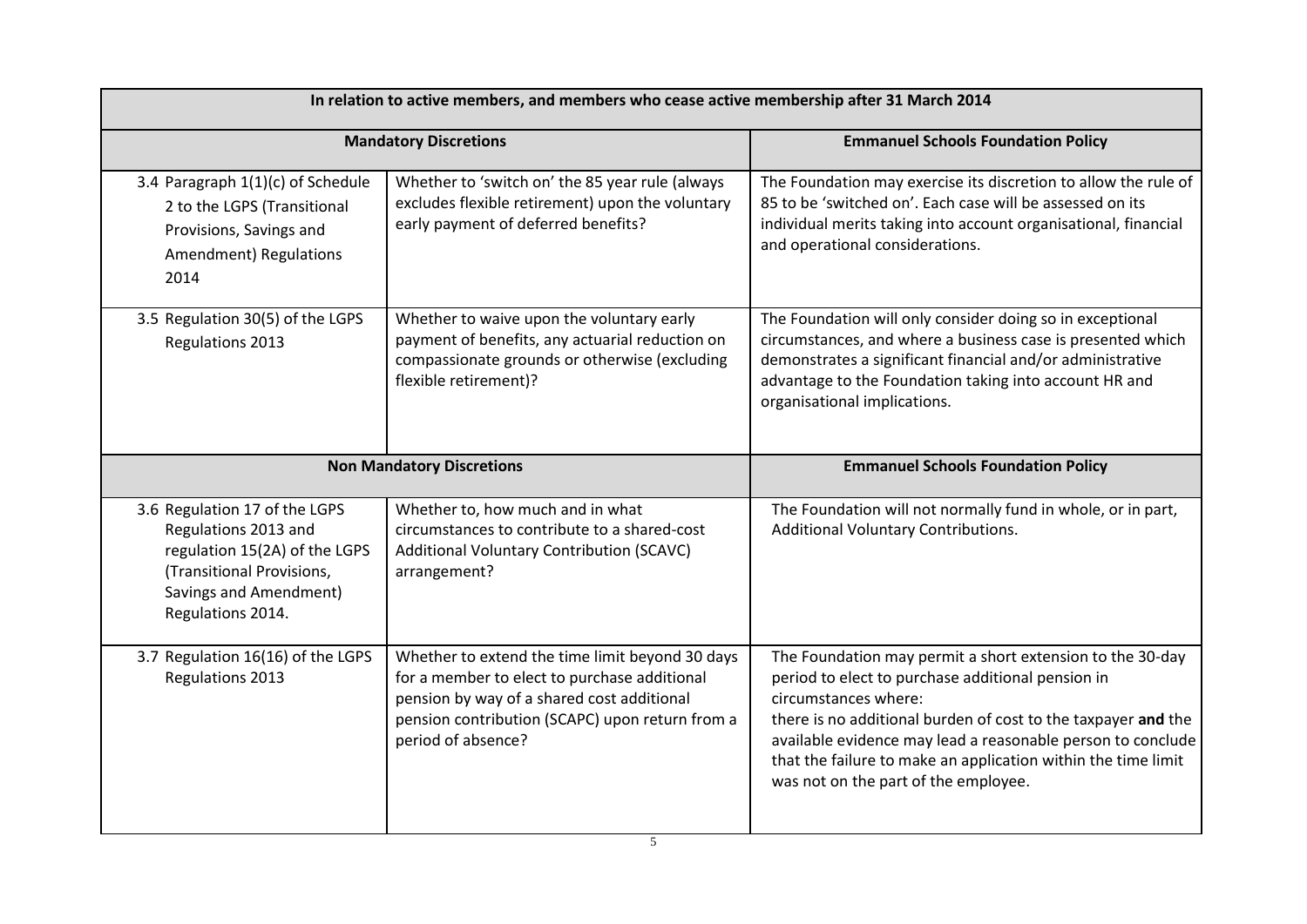| <b>Non Mandatory Discretions</b>                               |                                                                                                                                                                                  | <b>Emmanuel Schools Foundation Policy</b>                                                                                                                                                                                                                                                                                                                                                                                                                                                                                                                                                                                                                                                                                                                                                                                                                                                                                                                                                                                                                                                                                                |
|----------------------------------------------------------------|----------------------------------------------------------------------------------------------------------------------------------------------------------------------------------|------------------------------------------------------------------------------------------------------------------------------------------------------------------------------------------------------------------------------------------------------------------------------------------------------------------------------------------------------------------------------------------------------------------------------------------------------------------------------------------------------------------------------------------------------------------------------------------------------------------------------------------------------------------------------------------------------------------------------------------------------------------------------------------------------------------------------------------------------------------------------------------------------------------------------------------------------------------------------------------------------------------------------------------------------------------------------------------------------------------------------------------|
| 3.8 Regulation 100(6) of the LGPS<br>Regulations 2013.         | Whether to extend the 12-month time limit for a<br>member to elect to transfer pension rights from<br>another registered pension scheme into the<br>Scheme?                      | The Foundation may permit an extension to the 12-month<br>period to transfer pension rights from another scheme where<br>the available evidence shows:<br>the member asked for transfer investigations to be<br>commenced within 12 months of joining the LGPS<br>but a quotation of the transfer value had not been<br>provided to the member within 11 months (max<br>extension 1 month beyond the date of the letter<br>issued by the Pension Fund administering authority<br>notifying the member of the benefits the transfer will<br>buy in the LGPS); or<br>the member made an election well within 12 months<br>of joining the LGPS, but the election was not received<br>by the Pension Fund administering authority (e.g. the<br>election form was lost in the post);<br>where the available evidence indicates the member<br>had not been informed of the 12 month time limit<br>due to maladministration.<br>Where the available evidence may lead a reasonable person<br>to conclude that the failure to make an application within the<br>time limit is on the part of the employee, no such extension<br>will be granted. |
| 3.9 Regulations 22(7) and (8) of<br>the LGPS Regulations 2013. | Whether to extend the 12-month time limit for a<br>member to elect not to aggregate Post 31 March<br>2014 (or combination of Pre April 14 & Post<br>March 14) deferred benefits? | The Foundation may permit an extension to the 12-month<br>period to transfer pension rights from another scheme where<br>the available evidence shows:<br>• the member made an election well within 12 months<br>of joining the LGPS, but the election was not received<br>by the Pension Fund administering authority (e.g. the<br>election form was lost in the post); and/or                                                                                                                                                                                                                                                                                                                                                                                                                                                                                                                                                                                                                                                                                                                                                          |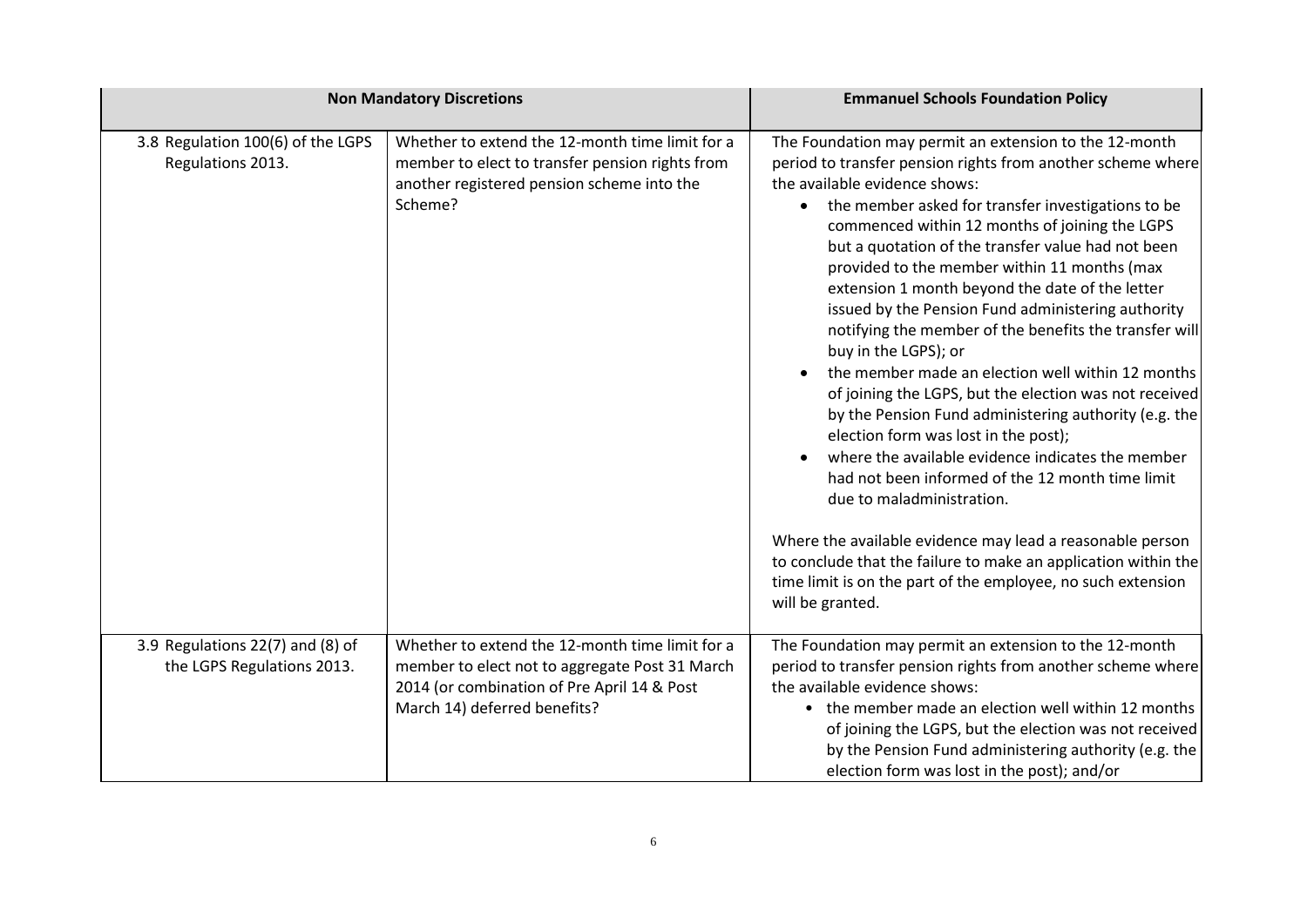|                                                                                                                                                                                                   |                                                                                                                        | • where the available evidence indicates the member<br>had not been informed of the 12 month time limit<br>due to maladministration.<br>Where the available evidence may lead a reasonable person<br>to conclude that the failure to make an application within the<br>time limit is on the part of the employee, no such extension<br>will be granted.                                                                                                                                                                                                                                                                                                                                                         |
|---------------------------------------------------------------------------------------------------------------------------------------------------------------------------------------------------|------------------------------------------------------------------------------------------------------------------------|-----------------------------------------------------------------------------------------------------------------------------------------------------------------------------------------------------------------------------------------------------------------------------------------------------------------------------------------------------------------------------------------------------------------------------------------------------------------------------------------------------------------------------------------------------------------------------------------------------------------------------------------------------------------------------------------------------------------|
| 3.10<br>Regulation 10(6) of<br>the LGPS (Transitional<br>Provisions, Savings and<br>Amendment) Regulations<br>2014 as amended by<br>regulation 27 of the LGPS<br>(Amendment) Regulations<br>2018. | Whether to extend the 12-month time limit for a<br>member to elect to aggregate Pre 1 April 2014<br>deferred benefits? | The Foundation may permit an extension to the 12-month<br>period to transfer pension rights from another scheme where<br>the available evidence shows:<br>• the member made an election well within 12 months<br>of joining the LGPS, but the election was not received<br>by the Pension Fund administering authority (e.g. the<br>election form was lost in the post);<br>• where the available evidence indicates the member<br>had not been informed of the 12 month time limit<br>due to maladministration.<br>Where the available evidence may lead a reasonable person<br>to conclude that the failure to make an application within the<br>time limit is on the part of the employee, no such extension |
| 3.11<br>Regulations 9 and 10<br>of the LGPS Regulations 2013                                                                                                                                      | How an employee's contribution band will be<br>initially determined and thereafter reviewed?                           | will be granted<br>The Foundation will only review employees' contribution<br>bands as at 1 April each year, except where the member has<br>been promoted on a permanent basis. Where a member's<br>salary, or hours change, during the year, the member will<br>remain on the same employee contribution rate until the<br>following April except where they have progressed<br>permanently to a higher contribution band, in which case the<br>change will take immediate effect.                                                                                                                                                                                                                             |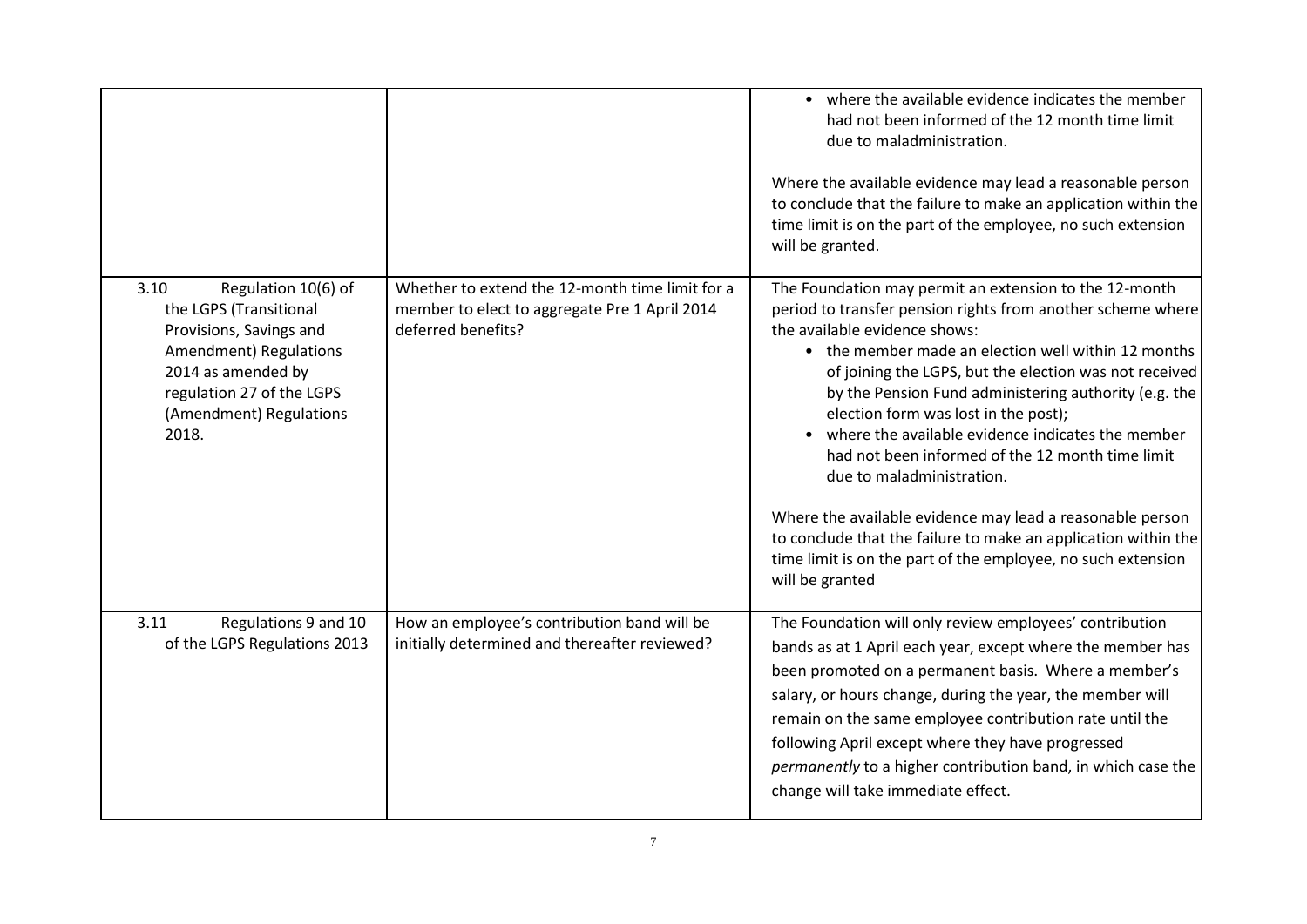|                                                                                                                                          | <b>Non Mandatory Discretions</b>                                                                                         | <b>Emmanuel Schools Foundation Policy</b>                                                          |
|------------------------------------------------------------------------------------------------------------------------------------------|--------------------------------------------------------------------------------------------------------------------------|----------------------------------------------------------------------------------------------------|
| Regulations<br>3.12<br>$21(4)(a)(iv)$ , $21(4)(b)(iv)$ and<br>21(5) of the LGPS Regulations<br>2013                                      | Whether to include a regular lump sum payment<br>when calculating assumed pensionable pay<br>(APP)?                      | The Foundation will not include a regular sum payment when<br>calculating assumed pensionable pay. |
| Regulation 7 of the<br>3.13                                                                                                              | Whether, subject to qualification, to substitute a                                                                       | The Foundation will not substitute a higher level of                                               |
| LGPS (Amendment)                                                                                                                         | higher level of pensionable pay when calculating                                                                         | pensionable pay when calculating APP.                                                              |
| Regulations 2018                                                                                                                         | assumed pensionable pay (APP)?                                                                                           |                                                                                                    |
|                                                                                                                                          | In relation to members who ceased active membership between 1 April 2008 and 31 March 2014                               |                                                                                                    |
|                                                                                                                                          | <b>Mandatory Discretions</b>                                                                                             | <b>Emmanuel Schools Foundation Policy</b>                                                          |
| Paragraph 1(1)(c) &<br>3.14<br>1(2) of Schedule 2 to the LGPS<br>(Transitional Provisions,<br>Savings and Amendment)<br>Regulations 2014 | Whether to 'switch on' the 85 year rule upon the<br>voluntary early payment of deferred benefits?                        | The Foundation will not exercise its discretion in this regard<br>in any circumstances.            |
| 3.15<br>Paragraph 1(1)(c) &<br>1(2) of Schedule 2 to the LGPS<br>(Transitional Provisions,<br>Savings and Amendment)<br>Regulations 2014 | Whether to 'switch on' the 85 year rule upon the<br>voluntary early payment of a suspended tier 3 ill<br>health pension? | The Foundation will not exercise its discretion in this regard<br>in any circumstances.            |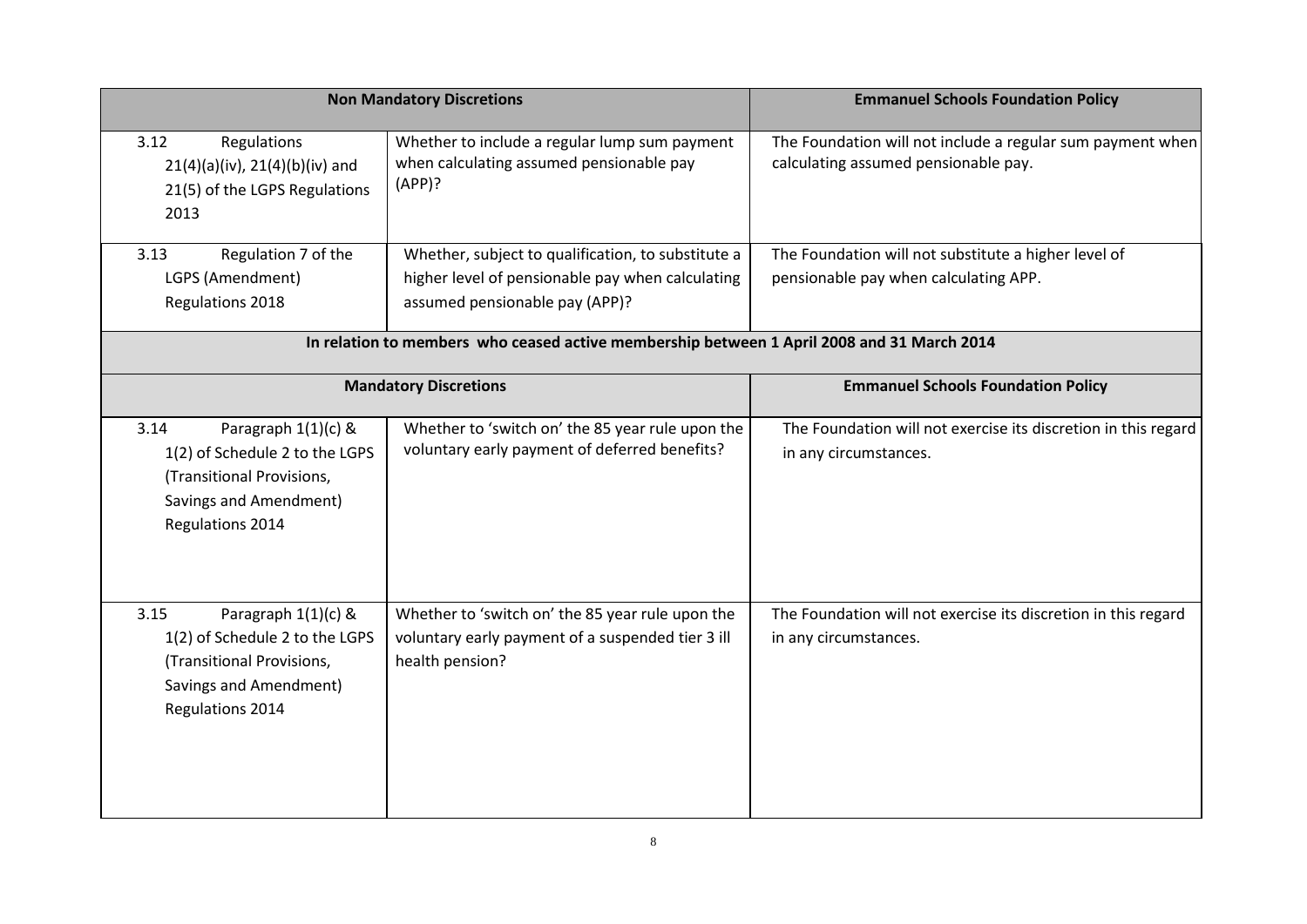| In relation to members who ceased active membership between 1 April 2008 and 31 March 2014                                                                                                                                                    |                                                                                                                                                        |                                                                                         |
|-----------------------------------------------------------------------------------------------------------------------------------------------------------------------------------------------------------------------------------------------|--------------------------------------------------------------------------------------------------------------------------------------------------------|-----------------------------------------------------------------------------------------|
|                                                                                                                                                                                                                                               | <b>Mandatory Discretions</b>                                                                                                                           | <b>Emmanuel Schools Foundation Policy</b>                                               |
| Regulation 30(5) of<br>3.16<br>the LGPS (Benefits,<br>Membership and<br><b>Contributions) Regulations</b><br>2007 and paragraph 2(1) of<br>Schedule 2 to the LGPS<br>(Transitional Provisions,<br>Savings and Amendment)<br>Regulations 2014  | Whether to waive upon the voluntary early<br>payment of deferred benefits, any actuarial<br>reduction on compassionate grounds?                        | The Foundation will not exercise its discretion in this regard<br>in any circumstances. |
| Regulation 30A(5) of<br>3.17<br>the LGPS (Benefits,<br>Membership and<br><b>Contributions) Regulations</b><br>2007 and paragraph 2(1) of<br>Schedule 2 to the LGPS<br>(Transitional Provisions,<br>Savings and Amendment)<br>Regulations 2014 | Whether to waive upon the voluntary early<br>payment of a suspended tier 3 ill health pension,<br>any actuarial reduction on compassionate<br>grounds? | The Foundation will not exercise its discretion in this regard<br>in any circumstances. |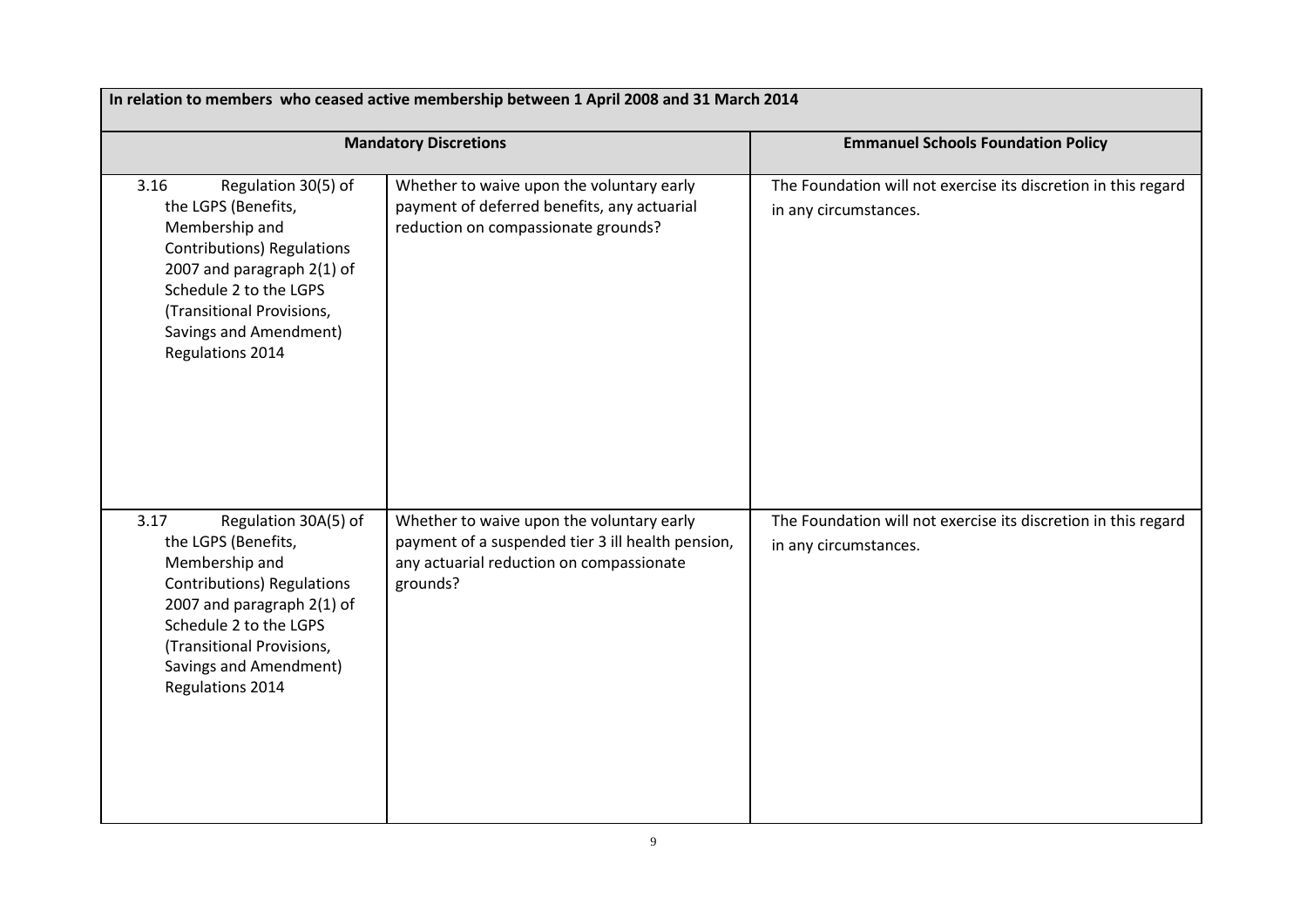| In relation to members who ceased active membership between 1 April 1998 and 31 March 2008                                                                                             |                                                                                                                 |                                                                                         |
|----------------------------------------------------------------------------------------------------------------------------------------------------------------------------------------|-----------------------------------------------------------------------------------------------------------------|-----------------------------------------------------------------------------------------|
|                                                                                                                                                                                        | <b>Mandatory Discretions</b>                                                                                    | <b>Emmanuel Schools Foundation Policy</b>                                               |
| Paragraph 1(1)(f) &<br>3.18<br>1(2) of Schedule 2 to the LGPS<br>(Transitional Provisions,<br>Savings and Amendment)<br>Regulations 2014                                               | Whether to 'switch on' the 85 year rule upon the<br>voluntary early payment of deferred benefits?               | The Foundation will not exercise its discretion in this regard<br>in any circumstances. |
| Regulation 31(2) of<br>3.19<br>the LGPS Regulations 1997                                                                                                                               | Whether to grant early payment of benefits on or<br>after age 50 and prior to age 55?                           | The Foundation will not exercise its discretion in this regard<br>in any circumstances. |
| 3.20<br>Regulation 31(5) of<br>the LGPS Regulations 1997<br>and paragraph 2(1) of<br>Schedule 2 to the LGPS<br>(Transitional Provisions,<br>Savings and Amendment)<br>Regulations 2014 | Whether to waive upon the payment of deferred<br>benefits, any actuarial reduction on<br>compassionate grounds? | The Foundation will not exercise its discretion in this regard<br>in any circumstances. |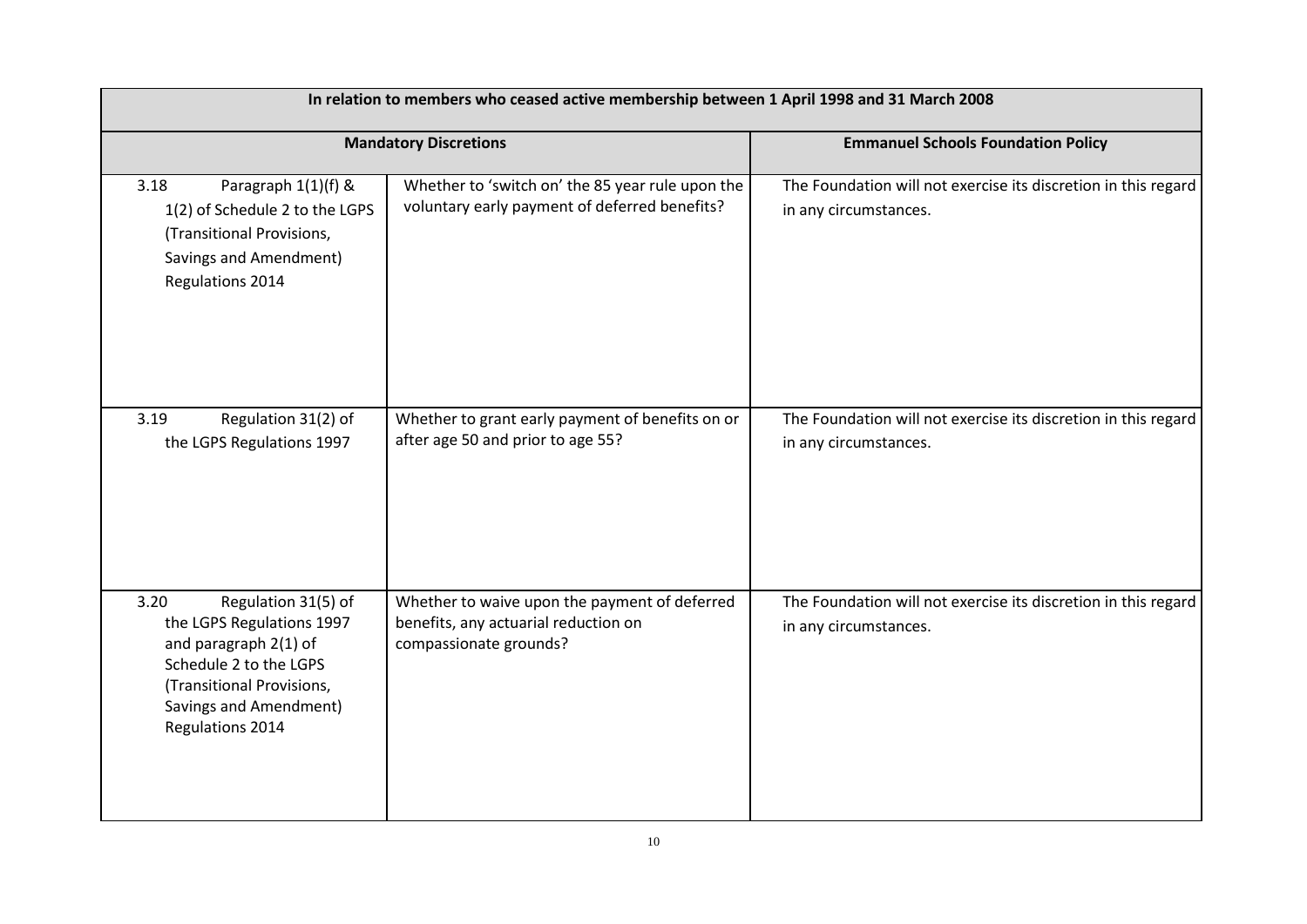| In relation to members who ceased active membership before 1 April 1998                                                                                                                                |                                                                                             |                                                                                                                                                                                                                                |
|--------------------------------------------------------------------------------------------------------------------------------------------------------------------------------------------------------|---------------------------------------------------------------------------------------------|--------------------------------------------------------------------------------------------------------------------------------------------------------------------------------------------------------------------------------|
|                                                                                                                                                                                                        | <b>Mandatory Discretions</b>                                                                | <b>Emmanuel Schools Foundation Policy</b>                                                                                                                                                                                      |
| 3.21<br>Regulation D11(2)(c)<br>of the LGPS Regulations 1995.                                                                                                                                          | Whether to grant early payment of benefits on<br>compassionate grounds?                     | The Foundation will not exercise its discretion in this regard<br>in any circumstances.<br>In relation to Local Government (Early Termination of Employment) (Discretionary Compensation) (England and Wales) Regulations 2006 |
|                                                                                                                                                                                                        |                                                                                             |                                                                                                                                                                                                                                |
| <b>Mandatory Discretions</b><br>Whether to base<br>3.22<br>redundancy payments on an<br>actual week's pay where this<br>exceeds the statutory week's<br>pay limit?                                     | ESF will calculate redundancy payments on the basis of the statutory week's pay limit only. | <b>Emmanuel Schools Foundation Policy</b>                                                                                                                                                                                      |
| 3.23<br>Whether to award a<br>lump sum compensation of up<br>to 104 weeks' pay in cases of<br>redundancy, termination of<br>employment on efficiency<br>grounds or cessation of a joint<br>appointment |                                                                                             | ESF will not make any termination payments in excess of the calculation for statutory redundancy pay.                                                                                                                          |